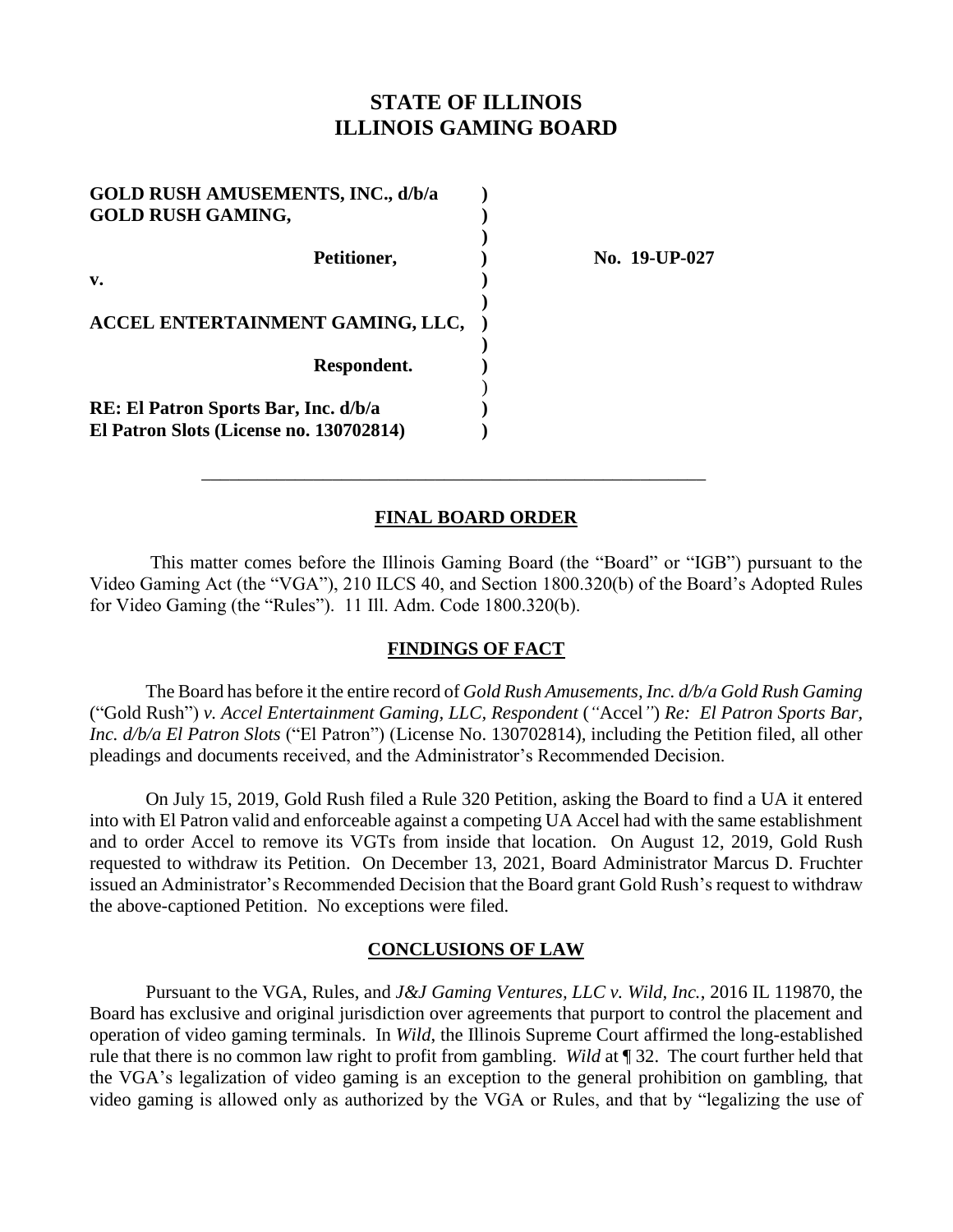video gaming terminals for commercial gambling purposes, the legislature enacted a comprehensive statutory scheme, creating rights and duties that have no counterpart in common law or equity." *Id.*

Gold Rush's request to withdraw its Petition is sufficient to conclude this matter. In *Doxsie v. Ill. Gaming Bd*., 2021 IL App (1st) 191875, the Appellate Court affirmed the Board's authority to interpret and administer the Rules. *Doxsie* at ¶ 17. In this matter, Gold Rush seeks to withdraw its request, notifying the Board that it signed a revenue sharing agreement with Accel which settled the UA dispute between parties regarding the contested location. The Rules do not specifically contemplate a Petitioner's ability to withdraw its Petition. In keeping with our authority to interpret and administer the Rules, we find that a Petitioner's withdrawal of its Rule 320 Petition is implied and fundamentally fair. Moreover, it is not a proper use of the limited time and resources of all involved to require a petitioner to continue to prosecute a petition it no longer wishes to advance.

Therefore, after careful review and consideration of the entire record, the Board hereby:

- (1) Adopts the Administrator's Recommended Decision;
- (2) Grants Gold Rush's August 12, 2019, request to withdraw its above-captioned Petition regarding El Patron;
- (3) Makes no findings of facts or conclusions of law on the merits of Gold Rush's Petition; and
- (4) Closes the Petition regarding El Patron.

This is a Final Order subject to judicial review under the Administrative Review Law pursuant to 230 ILCS 10/17.1. The Rules of the Illinois Gaming Board do not permit motions or requests for reconsideration of this Order.

# **VOTED THIS THE TWENTY-SEVENTH DAY OF JANUARY 2022**



Charles Schmadeke, Chairman Dionne R. Hayden



Anthony Garcia Marc E. Bell



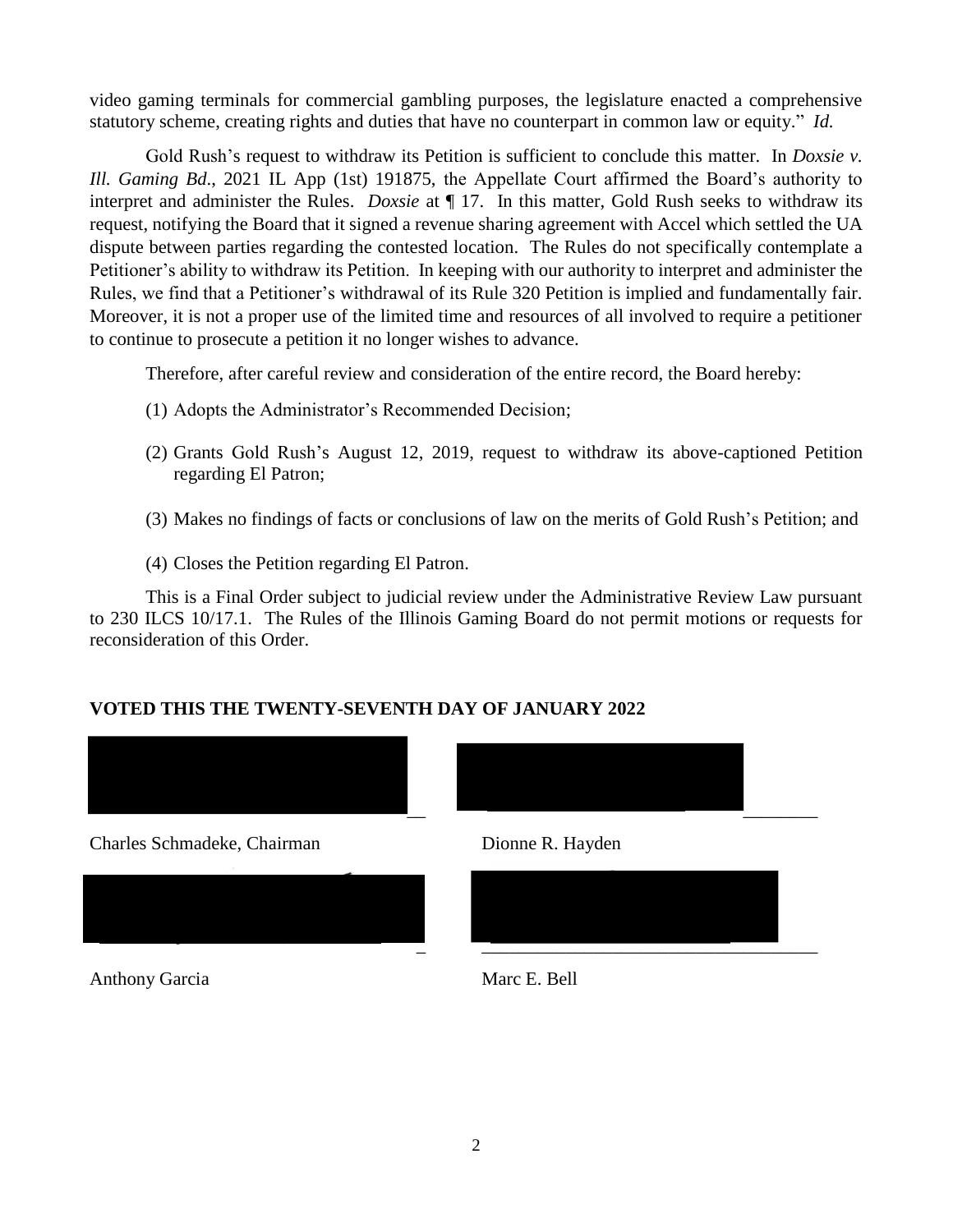### **STATE OF ILLINOIS ILLINOIS GAMING BOARD**

| <b>GOLD RUSH AMUSEMENTS, INC., d/b/a</b><br><b>GOLD RUSH GAMING,</b>            |  |
|---------------------------------------------------------------------------------|--|
| Petitioner,                                                                     |  |
| ACCEL ENTERTAINMENT GAMING, LLC,                                                |  |
| Respondent.                                                                     |  |
| RE: El Patron Sports Bar, Inc. d/b/a<br>El Patron Slots (License no. 130702814) |  |

**No. 19-UP-027** 

### **ADMINISTRATOR'S RECOMMENDED DECISION**

This dispute comes before the Illinois Gaming Board (the "Board" or "IGB") under Section 1800.320(b) of the Board's Adopted Rules (the "Rules"). 11 Ill. Adm. Code 1800.320(b). This Recommendation issues under Rule 320(b)(6). 11 Ill. Adm. Code 1800.320(b)(6).

Gold Rush Amusements, Inc. d/b/a Gold Rush Gaming ("Gold Rush") brought the abovecaptioned Rule 320 Petition against Respondent Accel Entertainment Gaming, LLC ("Accel") on July 15, 2019 to contest the validity and enforceability of an agreement to control the placement and operation of video gaming terminals ("VGTs") at El Patron Sports Bar, Inc. d/b/a El Patron Slots ("El Patron"). Subsequently, on August 12, 2019, Gold Rush both (1) notified the Board it signed a revenue sharing agreement with Accel settling their dispute; and, (2) requested leave from the Board to withdraw its Petition. There is no justiciable controversy under Rule 320 for the Board to resolve.

As such, the Board should permit Gold Rush to withdraw its Petition, thereby closing this matter and allowing the existing UA between Gold Rush and El Patron to continue in operation according to its terms.For the foregoing reasons, I recommend that the Board enter an Order:

1. Granting Gold Rush's request to withdraw its Petition in the above-captioned matter; and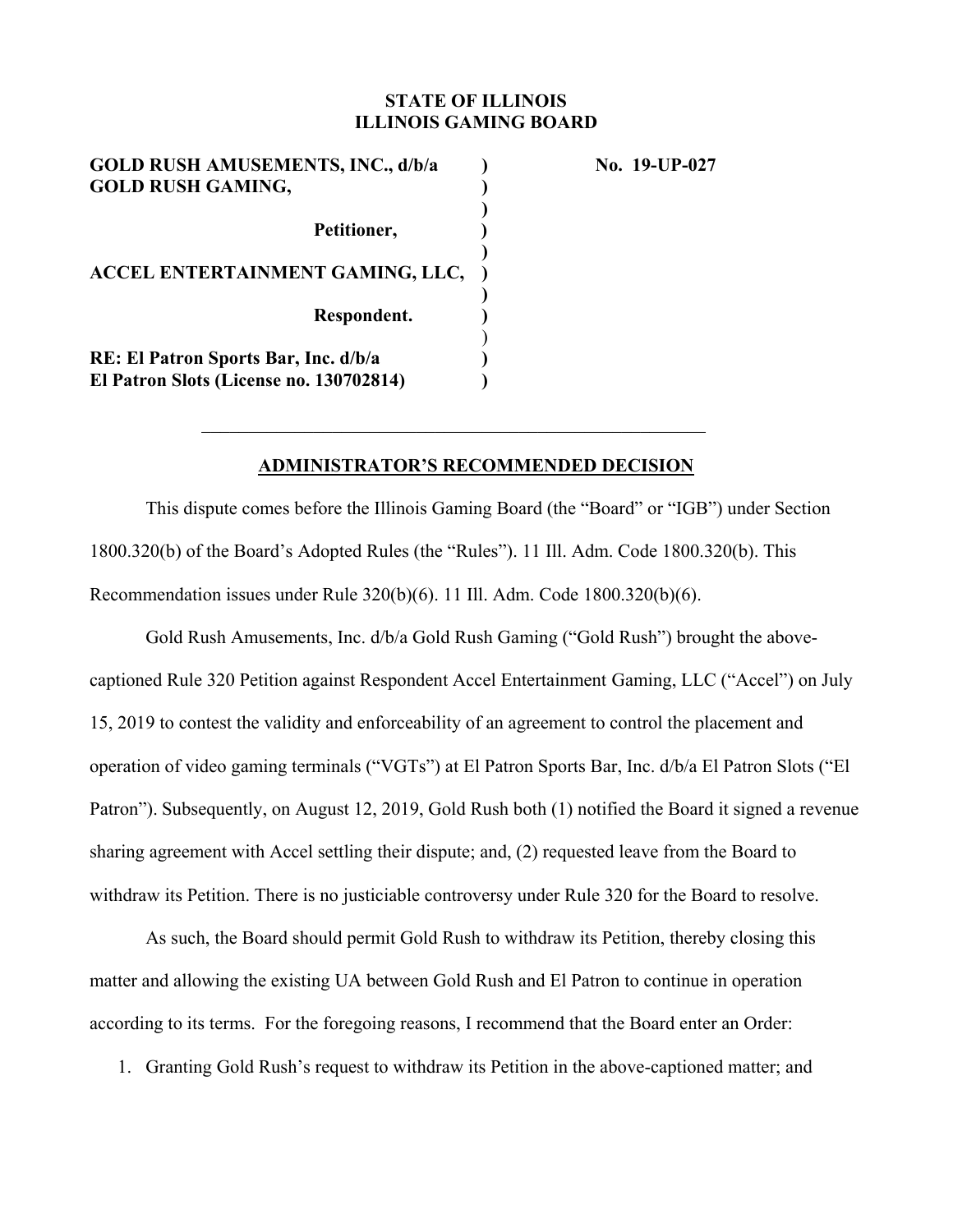2. Directing that all further proceedings shall be cancelled, and the matter concluded.

**Pursuant to Rule 320(b)(7), any party to this Petition wishing to file exceptions must do so no later than 14 days after receipt of the Recommended Decision.** 

**DATED: DECEMBER 13, 2021 RESPECTFULLY SUBMITTED,** 

**\_\_\_\_\_\_\_\_\_\_\_\_\_\_\_\_ MARCUS D. FRUCHTER ILLINOIS GAMING BOARD ADMINISTRATOR**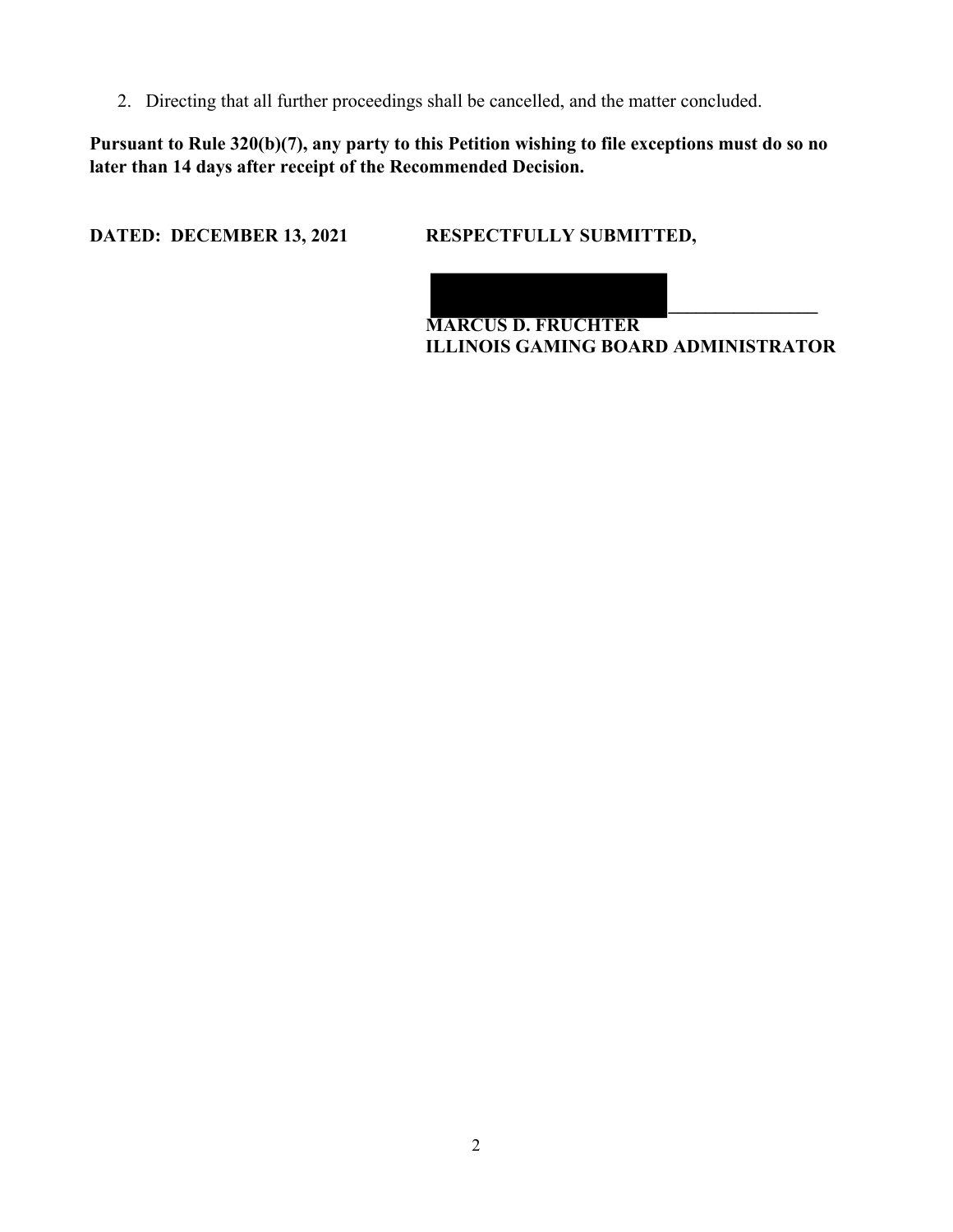#### **SERVICE LIST**

Pursuant to Board Rules 1800.320(b)(2)(A), 1800.320(b)(12), and 1800.140, this Final Order is being served via e-mail upon all parties of record to

Accel Entertainment Gaming, LLC Derek Harmer DerekH@accelentertainment.com 20W267 101st Street, Unit C Lemont, IL 60439

Compliance Officer Gold Rush Amusements, Inc. IGB[-mailings@goldrushgaming.com](mailto:mailings@goldrushgaming.com) 5277 Trillium Boulevard Hoffman Estates, IL 60192

El Patron Slots c/o Sandip Patel sandipjp@yahoo.com 2260 S. Cicero Avenue, Suite B Cicero, IL 60804

Office of General Counsel IGB.320@igb.illinois.gov Illinois Gaming Board 160 North LaSalle Street, Suite 300 Chicago, IL 60601